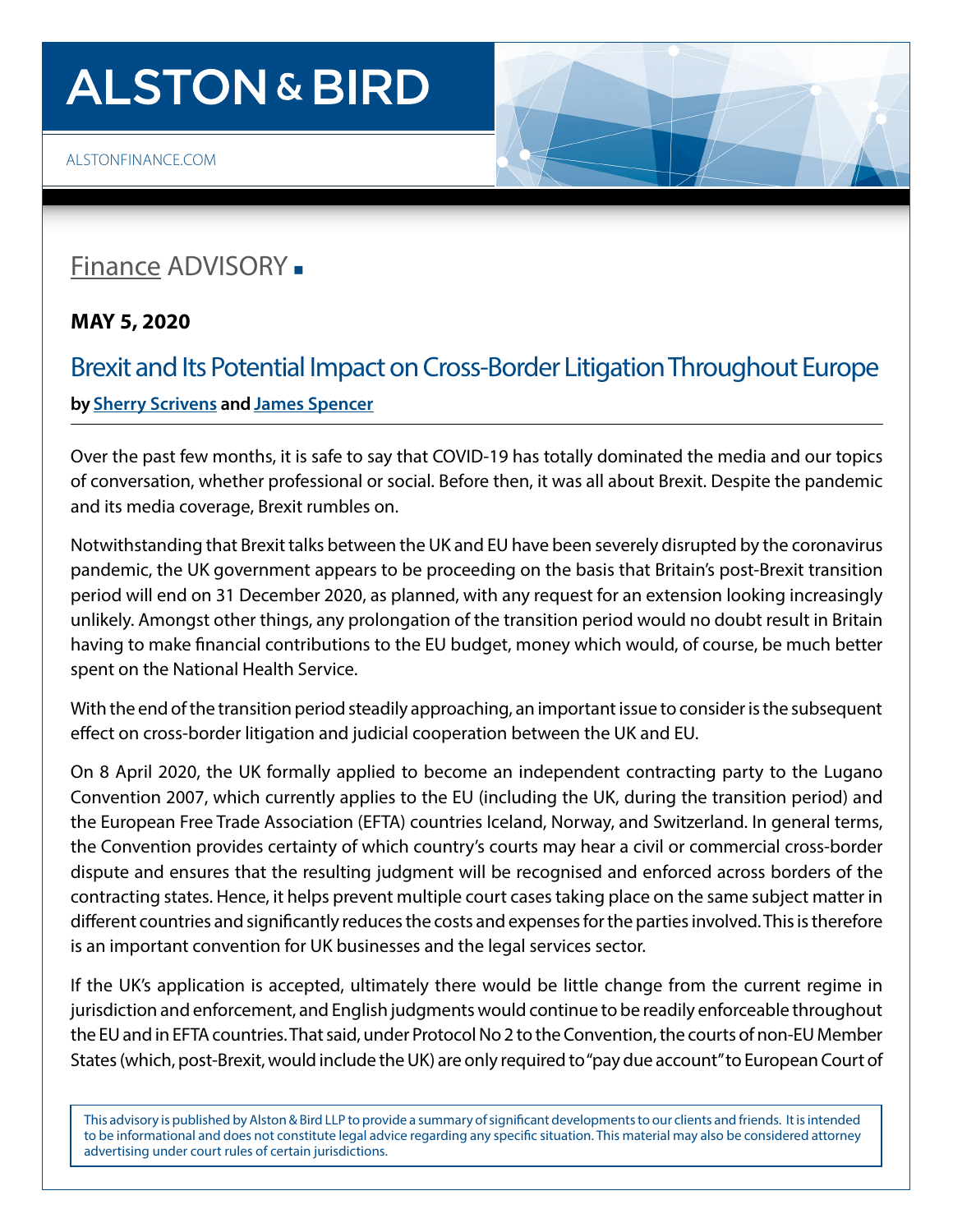Justice (ECJ) case law on the Brussels Regulation, meaning that those non-EU signatories to the Convention arguably have a greater degree of flexibility than the EU signatories. As a result, it could be said that while the UK courts would still be expected to consider ECJ case law post-Brexit, they would not be bound by it under Protocol No 2.

The UK's accession to the Convention requires agreement from the EU, Denmark (which has an "opt-out" right), and the EFTA countries. On 29 January 2020, the government announced that the UK had received statements of support from Iceland, Norway, and Switzerland. It has since been reported that, following the UK's formal request to join, the European Commission has advised the bloc's Member States that a quick decision was "not in the EU's interest."

Even though the application of Protocol No 2 and lack of ECJ jurisdiction will perhaps go against the EU's desire to maintain a uniform approach, it is still the case that this is already the position for the existing non-EU signatories to the Convention. Furthermore, if the UK were to revert to applying the common-law rules on jurisdiction at the end of the transition period, this would be a far less synchronised approach as it would be between the EU Member States and the UK under the Convention.

If the UK's application to accede to the Convention is not accepted, London's standing as a favoured global centre for commercial disputes may be adversely affected, particularly if companies choose to litigate elsewhere or have the ability to contravene its rulings outside the UK.

The Convention provides that application requests should usually be dealt with within a year. We are hopeful that, in order to avoid any further disruption for businesses (in addition to that caused by the coronavirus pandemic) the EU Commission will advise the EU Member States to accept the UK's application to accede to the Convention before the end of the transition period.

Alston & Bird has formed a multidisciplinary [task force](https://www.alston.com/en/resources/coronavirus/overview) to advise clients on the business and legal implications of the coronavirus (COVID-19). You can [view all our work](https://www.alston.com/en/insights/?keyword=Coronavirus&reload=false&scroll=499.7685546875) on the coronavirus across industries and [subscribe](https://www.alston.com/en/resources/subscriptions-form) to our future webinars and advisories.